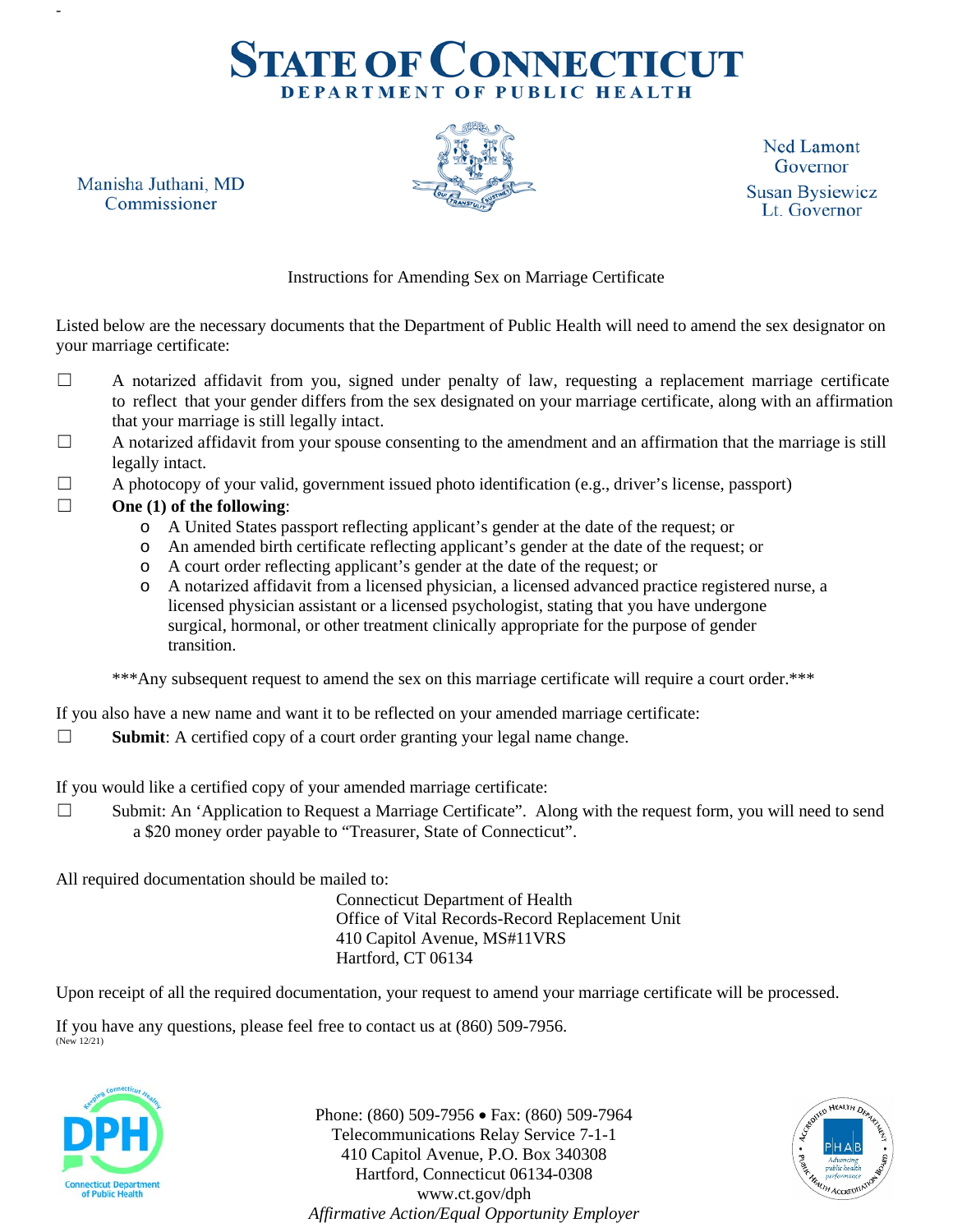## **STATE OF CONNECTICUT** DEPARTMENT OF PUBLIC HEALTH

Manisha Juthani, MD Commissioner

-



**Ned Lamont** Governor **Susan Bysiewicz** Lt. Governor

#### **AFFIDAVIT OF APPLICANT TO AMEND SEX ON MARRIAGE CERTIFICATE TO REFLECT GENDER TRANSITION**

**Name of Applicant**

**I, \_\_\_\_\_\_\_\_\_\_\_\_\_\_\_\_\_\_\_\_\_\_\_\_\_\_\_\_\_\_\_\_\_\_\_\_, under penalty of law, declare that I have undergone gender transition.**

**I am therefore requesting that the sex designator on my marriage certificate be amended from \_\_\_\_\_\_\_\_\_\_\_\_\_\_\_\_\_\_\_\_ to** 

**(Female/ Male /Non-Binary)** 

**\_\_\_\_\_\_\_\_\_\_\_\_\_\_\_\_\_\_\_\_ to reflect my gender transition.** 

**(Female/ Male/ Non-Binary)** 

**I affirm that the marriage is still legally intact.**

**I understand that any subsequent amendment to the sex designator on this marriage certificate will require a court order.**

**I am also requesting that my name be changed on my marriage certificate to reflect my legal name change. I am enclosing the court order that approves this legal name change. (Check box only if you are requesting that your name be changed on your marriage certificate)**

**\_\_\_\_\_\_\_\_\_\_\_\_\_\_\_\_\_\_\_\_\_\_\_\_\_\_\_\_\_\_\_\_\_\_\_\_\_\_\_\_\_\_ \_\_\_\_\_\_\_\_\_\_\_\_\_\_ \_\_\_\_\_\_\_\_\_\_\_\_\_\_\_\_\_\_\_\_\_\_\_\_\_\_\_\_\_\_\_\_\_\_\_\_\_\_ Signature of Applicant Date Applicant's Telephone #**

**\_\_\_\_\_\_\_\_\_\_\_\_\_\_\_\_\_\_\_\_\_\_\_\_\_\_\_\_\_\_\_\_\_\_\_\_\_\_\_\_\_\_\_\_\_\_\_\_\_\_\_\_\_\_\_\_\_\_\_\_\_\_\_\_\_\_\_\_\_\_\_\_\_\_\_\_\_\_\_\_\_\_\_\_\_\_\_\_\_\_\_\_\_\_\_\_\_\_\_\_\_\_\_\_\_\_\_\_\_\_\_\_\_\_\_\_\_\_\_\_\_\_\_\_\_\_\_\_\_\_ Applicant's Residential Address**

#### **AFFIDAVIT OF APPLICANT'S SPOUSE TO AMEND SEX ON MARRIAGE CERTIFICATE TO REFLECT GENDER TRANSITION**

**I, \_\_\_\_\_\_\_\_\_\_\_\_\_\_\_\_\_\_\_\_\_\_\_\_\_\_\_\_\_\_\_\_\_\_\_\_, under penalty of law, declare that I give consent to amend my marriage Name of Applicant's Spouse**

**certificate to reflect my spouse's gender transition. I affirm that the marriage is still legally intact.**

**\_\_\_\_\_\_\_\_\_\_\_\_\_\_\_\_\_\_\_\_\_\_\_\_\_\_\_\_\_\_\_\_\_\_\_\_\_\_\_\_\_\_ \_\_\_\_\_\_\_\_\_\_\_\_\_\_ Signature of Spouse Date**

Subscribed and sworn to before me this \_\_\_\_\_\_\_ day of \_\_\_\_\_\_\_\_\_\_\_\_\_\_\_\_\_\_\_\_\_\_, 20\_\_\_\_\_

\_\_\_\_\_\_\_\_\_\_\_\_\_\_\_\_\_\_\_\_\_\_\_\_\_\_\_\_\_\_\_\_\_\_\_\_\_\_\_\_\_\_\_\_\_ **\_\_\_\_\_\_\_\_\_\_\_\_\_\_\_\_\_\_\_\_\_\_\_\_\_\_\_\_\_** NOTARY PUBLIC PRINTED NAME COMMISSION EXPIRATION DATE

NOTARY PUBLIC SIGNATURE



Phone: (860) 509-7956 • Fax: (860) 509-7964 Telecommunications Relay Service 7-1-1 410 Capitol Avenue, P.O. Box 340308 Hartford, Connecticut 06134-0308 www.ct.gov/dph *Affirmative Action/Equal Opportunity Employer*



\_\_\_\_\_\_\_\_\_\_\_\_\_\_\_\_\_\_\_\_\_\_\_\_\_\_\_\_\_\_\_\_\_\_\_\_\_ (NOTARY SEAL)